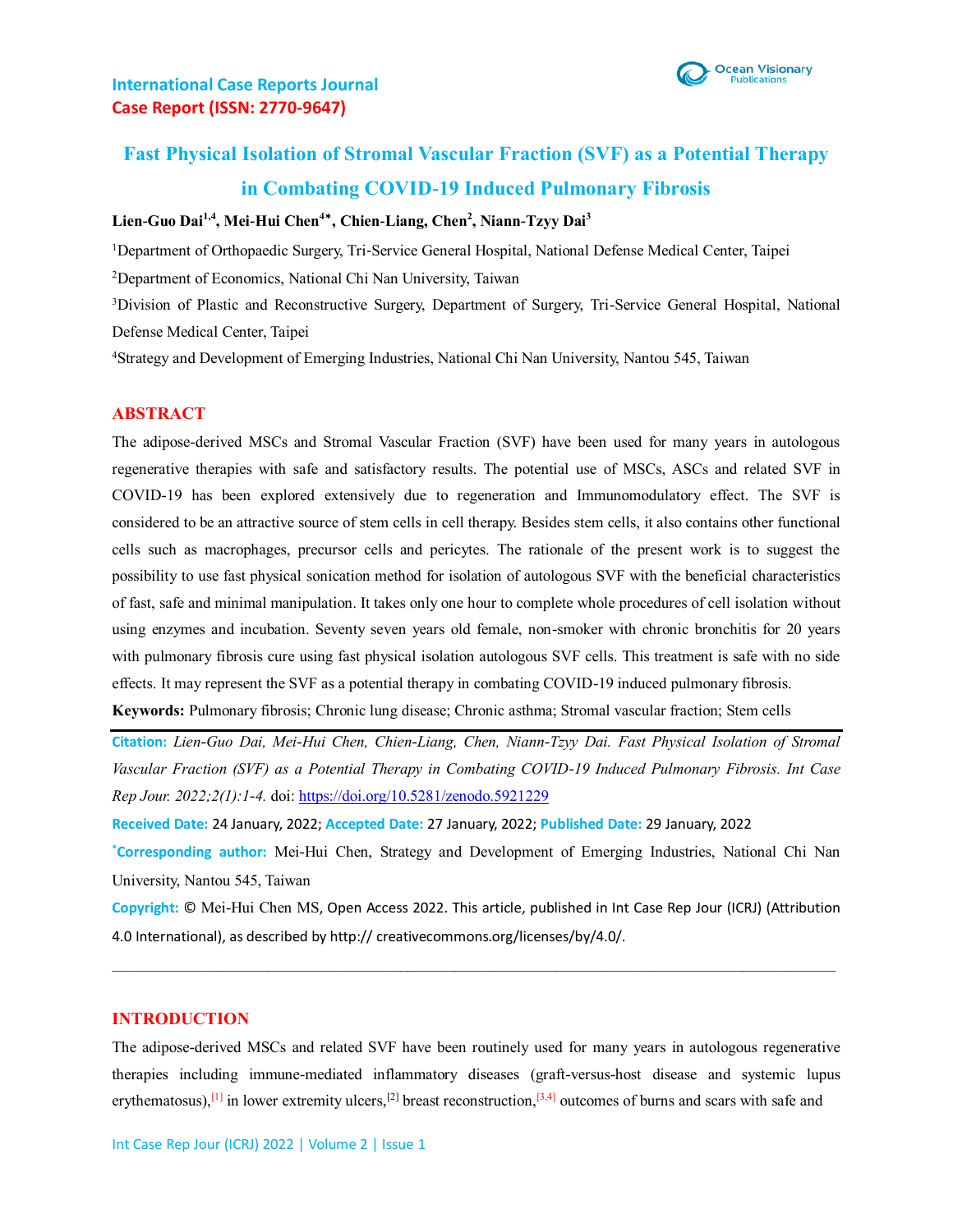

satisfactory results.<sup>[5]</sup> The potential use of MSCs, ASCs and related SVF in COVID-19 have been explored extensively including both pre-clinical and clinical studies, $[6,7]$  suggesting their safety and efficacy.

To rapid application of adipose-derived MSCs and related SVF needs to utilize minimal manipulation procedure based on fat mechanical centrifugation and/or filtration in combination of the use of enzymatic digestion on collagenases.[8,9,10] Otherwise, there will be a potential allogeneic use via a specific Human Tissue Fat Bio-Bank or via GTP laboratory, however, which needs big investment in advance. To compare the pros and cons between autologous and allogenic cell sources, minimal manipulation method seems to be more preference.

The rationale of the present work is to suggest the possibility to use fast physical sonication method for isolation of autologous SVF. The beneficial characteristics of the sonication method are fast, safe and minimal manipulation. It takes only one hour to complete whole procedures of cell isolation without using enzymes and incubation. All the procedures could be launched in a Biological Safety Cabinet (BSC) in operation room.

#### **CASE PRESENTATION**

Seventy seven years old female, non-smoker with chronic bronchitis for 20 years had been suffering from a chronic dry and stifling cough and significant decrease in her quality of life. Her lung functions were also objectively monitored by spirometry on a regular basis. She received bronchodilator drugs including inhaled corticosteroids and beta-mimetics intermittent. Chest X-ray demonstrated the chronic lung fibrosis. Due to constant deterioration of health, the patient received autologous SVF cell therapy through Bestem<sup>®</sup> cell processing platform during one surgical procedure. The Bestem<sup>®</sup> cell processing platform was used to isolate autologous SVF from subcutaneous fat tissue of abdominal wall. The physical isolation method is based on the ultrasonic cell recovery unit (StroMed®, Cell Innovations, Australia) for isolation under aseptic conditions.[11] After the SVF stem cells preparation, she underwent autologous intravenous SVF cell therapy using  $1.5 \times 10^6$ /kg of her body weight of autologous SVF cells with viability 92% isolated from 200 ml of adipose tissue.

One month after the SVF therapy, she was able to reduce her standard beta-mimetic medication, and her symptoms showed much improvement like chronic cough recovery. She was constantly improving further. She was found white hair turning black 3 months after SVF cell therapy. At 12 months after SVF cell therapy, her dry cough completely stop. Clinically, the patient felt very good and without a need for anti-fibrotic or anti-asthmatic medications. No respiratory tract infection was documented during the 24 months period since SVF cell therapy.

#### **DISCUSSION**

The coronavirus disease (COVID-19) has been threatening the global human health and life since the end of November 2019. The disease health care was still difficult without guidelines on definitive usage of pharmaceutical agents or vaccines. The patients of COVID-19 have reported complications, such as cytokine storms, when infected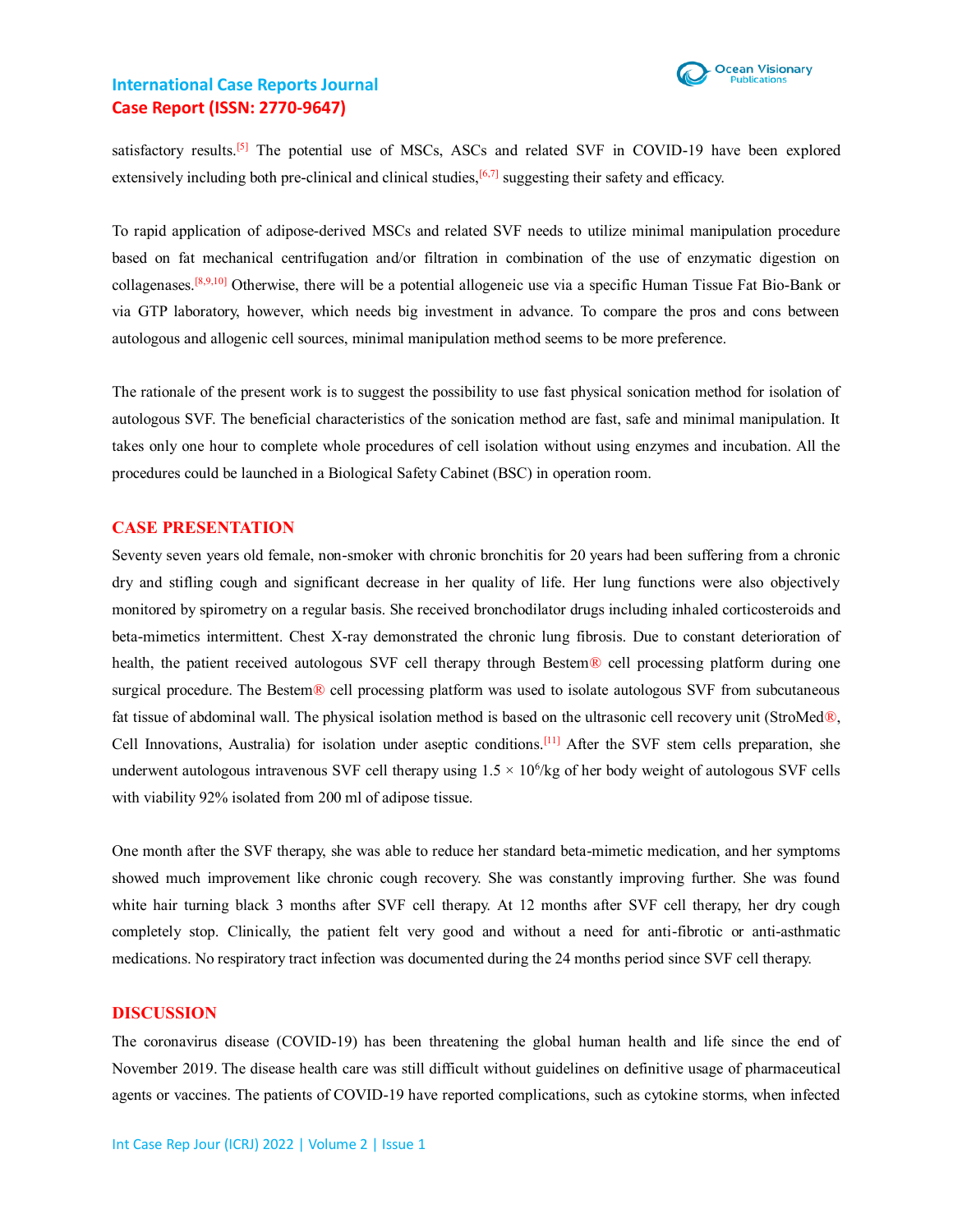

with the virus. As the number of positive cases and the death across the globe is continuing, many researchers have turned to cell based therapy to combat COVID-19. The field of stem cells and regenerative medicine has provided immunomodulatory ability and repair, regenerate the native homeostasis of pulmonary parenchyma with improved pulmonary function.

The Stromal Vascular Fraction (SVF) is considered to be an attractive source of stem cells in cell therapy. Besides stem cells, it also contains other functional cells such as macrophages, precursor cells and pericytes. Pericytes<sup>[12]</sup> are multi-functional mural cells that wrap around the endothelial cells that line the capillaries throughout the body.<sup>[13]</sup> Pericytes communicate with endothelial cells by means of both direct physical contact and paracrine signaling. [14] Pericytes also have stem cell function to be differentiated into mesenchymal stem cells to have regeneration and Immunomodulatory effect.

The collagenase digestion is the most frequently used method to isolate SVF, but it is time-consuming and has some problems, such as infectious agents and immune reactions. In our previous research, the ultrasonic cavitation method could effectively isolate SVF that required a relatively short time and had greater differentiation potential.

Here we document the pulmonary fibrosis cure using fast physical isolation autologous SVF cells. This treatment is safe with no side effects. It may represent the SVF as a potential therapy in combating COVID-19 induced pulmonary fibrosis. Definitely, large multicenter randomized trials should be performed to further evaluate the efficacy of SVF cells as a treatment for COVID-19 lung disease.

#### **REFERENCES**

- 1. [Shahrukh Hashmi, Mohammad Ahmed, M Hassan Murad, Mark R Litzow, Roberta H Adams, Lynne M](https://pubmed.ncbi.nlm.nih.gov/26765648/)  [Ball, et al. Survival after Mesenchymal Stromal Cell Therapy in Steroid-Refractory Acute Graft-Versus-](https://pubmed.ncbi.nlm.nih.gov/26765648/)[Host Disease: Systematic Review and Meta-Analysis. Lancet Haematol.](https://pubmed.ncbi.nlm.nih.gov/26765648/) 2016;3(1):e45-52.
- 2. [Valerio Cervelli, Pietro Gentile, Barbara De Angelis, Claudio Calabrese, Alessandro Di Stefani, Maria](https://pubmed.ncbi.nlm.nih.gov/21195687/)  Giovanna Scioli, et al. [Application of Enhanced Stromal Vascular Fraction and Fat Grafting Mixed with](https://pubmed.ncbi.nlm.nih.gov/21195687/)  [PRP in Post-Traumatic Lower Extremity Ulcers. Stem Cell Res.](https://pubmed.ncbi.nlm.nih.gov/21195687/) 2011;6(2):103-111.
- 3. [Laetitia Delort, Adrien Rossary, Marie-Chantal Farges, Marie-Paule Vasson, Florence Caldefie-Chézet.](https://pubmed.ncbi.nlm.nih.gov/25957709/)  Leptin, Adipocytes [and Breast Cancer: Focus on Inflammation](https://pubmed.ncbi.nlm.nih.gov/25957709/) and Anti-Tumor Immunity. Life Sci. [2015;140:37-48.](https://pubmed.ncbi.nlm.nih.gov/25957709/)
- 4. [Rigotti G, Marchi A, Galie M, Baroni Guido, Benati Donatella, Krampera Mauro, et al. Clinical Treatment](https://journals.lww.com/plasreconsurg/Abstract/2007/04150/Clinical_Treatment_of_Radiotherapy_Tissue_Damage.3.aspx) [of Radiotherapy Tissue Damage by Lipoaspirate Transplant: A Healing Process Mediated by Adipose-](https://journals.lww.com/plasreconsurg/Abstract/2007/04150/Clinical_Treatment_of_Radiotherapy_Tissue_Damage.3.aspx)[Derived Adult Stem Cells. Plast Reconstr Surg, 2007;119:1409-22.](https://journals.lww.com/plasreconsurg/Abstract/2007/04150/Clinical_Treatment_of_Radiotherapy_Tissue_Damage.3.aspx)
- 5. [Pietro Gentile, Barbara De Angelis, Methap Pasin, Giulio Cervelli, Cristiano B Curcio, Micol Floris, et al.](https://pubmed.ncbi.nlm.nih.gov/24406591/)